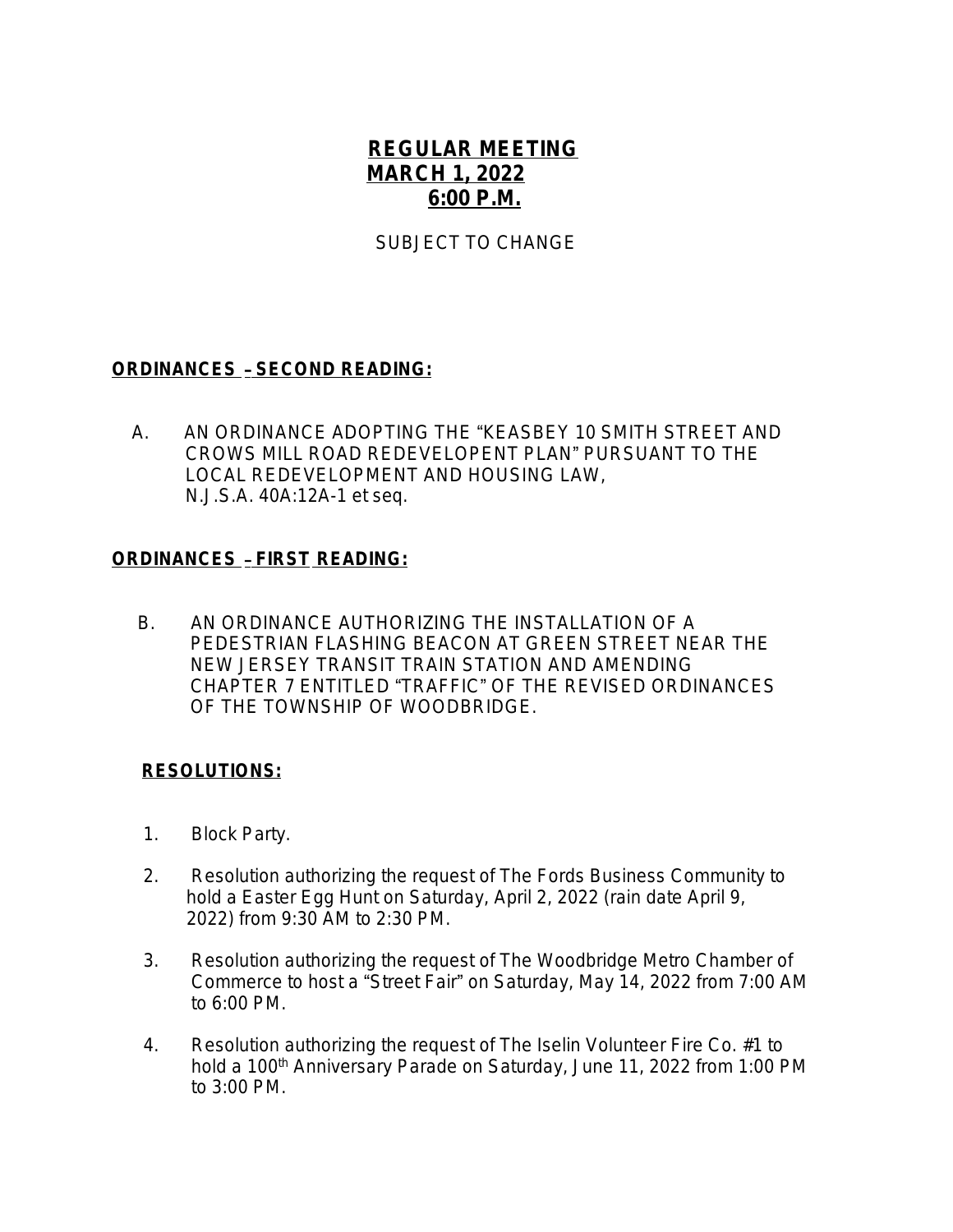- 5. Refund Overpaid Taxes.
- 6. Refund Sewer User Fee.
- 7. Refund Current Account.
- 8. Refund Developer's Review Fund Account.
- 9. Resolution to apply for and obtain a grant from the New Jersey Department of Community Affairs for approximately \$1,000,000.00 to carry out a project to construct Cypress Park Phase II.
- 10. Resolution accepting and adopting the Central Jersey Joint Insurance Fund's 2022 Safety Incentive Program.
- 11. Bid Underground Utilities for the Amboy Avenue Sanitary Sewer Extension Project in an amount not to exceed \$1,398,988.00.
- 12. Agreement Indemnification Agreement with the New Jersey Turnpike Authority.
- 13. Agreement Asset Purchase Agreement between the Township of Woodbridge and Silent Companion Services, LLC.
- 14. Shared Service Agreement Township of Woodbridge and Avenel Board of Fire Commissioners for the provision of Accounting Services for the period January 1, 2022 through December 31, 2026.
- 15. Agreement T & M Associate for professional engineering services for the Coordination and Project Oversight for Phase I Repairs to the Woodbridge Municipal Parking Deck in an amount not to exceed \$12,000.00.
- 16. Agreement T & M Associate for professional engineering services for the WCC Ice Rink Dehumidification Unit Replacement in an amount not to exceed \$30,700.00.
- 17. Agreement T & M Associate for professional engineering services for the Woodbridge Community Center Annual Landfill Compliance – 2022 in an amount not to exceed \$65,750.00.
- 18. Agreement USA Architects for professional architectural services for the Toilet Alterations at the Acadia Center in an amount not to exceed \$6,250.00.
- 19. Agreement BRT Technologies for an Annual Support and License Agreement for the Tax Assessor's Reporting Software in the